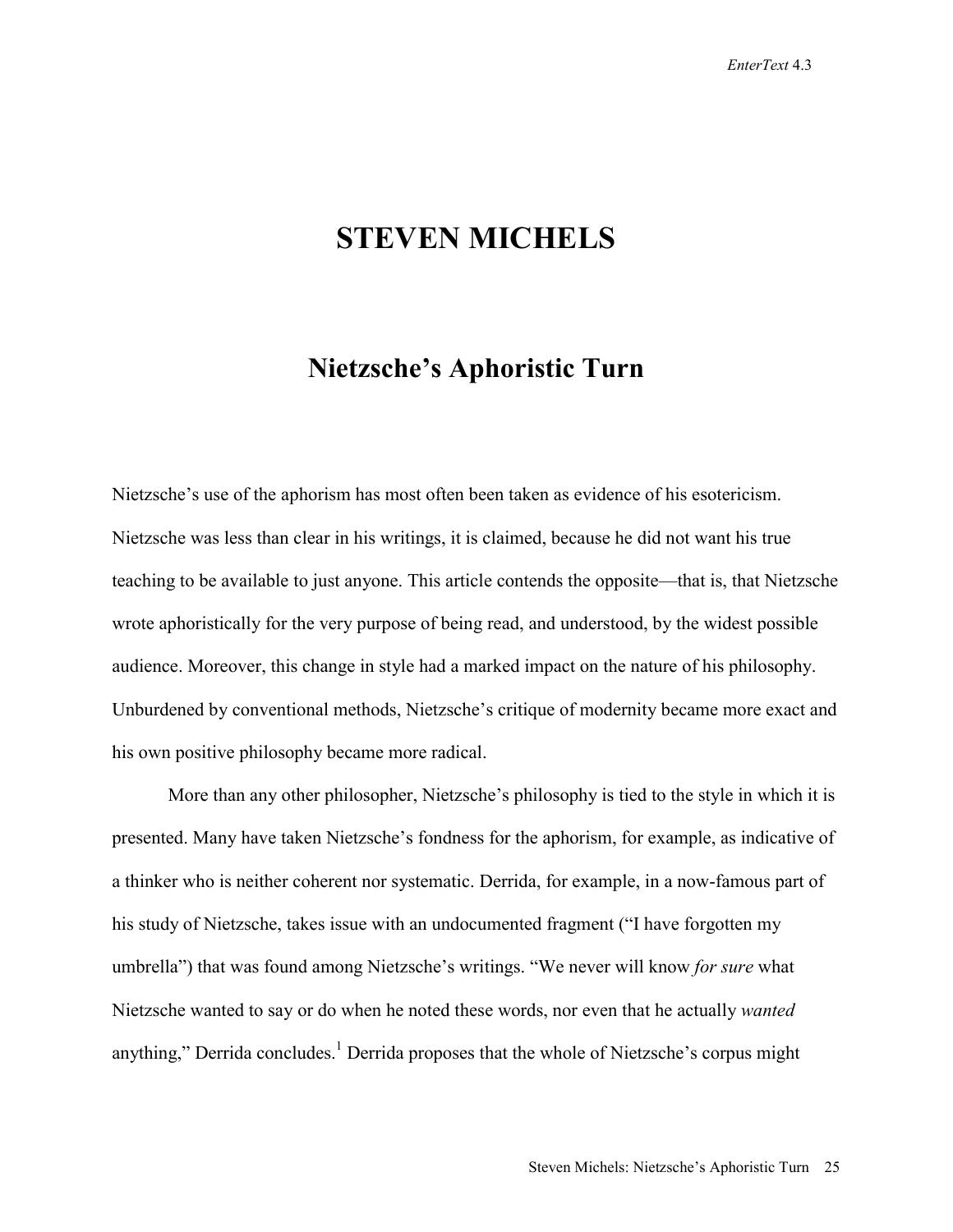amount to nothing more than what we can learn from this one aphorism, a truth for which students of Nietzsche must prepare themselves.

Nehemas argues that Nietzsche altered his mode of philosophising to avoid the trappings of Western metaphysics.<sup>2</sup> According to this view, the aphoristic style allowed Nietzsche to tear down the metaphysical tradition without reconstructing another one in its place. And Lampert claims, as Nehemas implied, that Nietzsche's affinity for the aphorism makes his writing somewhat esoteric in nature. The aphorism is "an art of writing whose brevity, whose thriftiness, does as little as possible for the reader."<sup>3</sup> In a similar vein, Kofman describes this tactic as "aristocratic<sup>"4</sup>

But what did Nietzsche himself say of the aphorism? And why did he prefer it over other styles? This article examines Nietzsche's embrace of the aphoristic style and how he explained its usage. Focusing almost exclusively on *Human, All Too Human*, Nietzsche's first book of aphorisms, we see that the aphorism allowed Nietzsche to criticise other philosophers with greater vigour, articulate what would become his mature philosophy, and, contrary to what others have said, make his teaching available to the widest possible audience. Nietzsche's primary use of the aphorism was No-saying and freeing himself from metaphysics and metaphysical forms of thinking, yet he also developed intellectually as a result of his new style. While Nietzsche's use of the aphorism is more systematic than others have found it to be, it is perfectly suited for a philosophy that calls for experimentation and perspective.

### **Nietzsche's Chemistry**

Not all of Nietzsche's books are written aphoristically. His first book, *The Birth of Tragedy*, is anything but aphoristic. Compared to nearly all of his other works, it is somewhat unwieldy and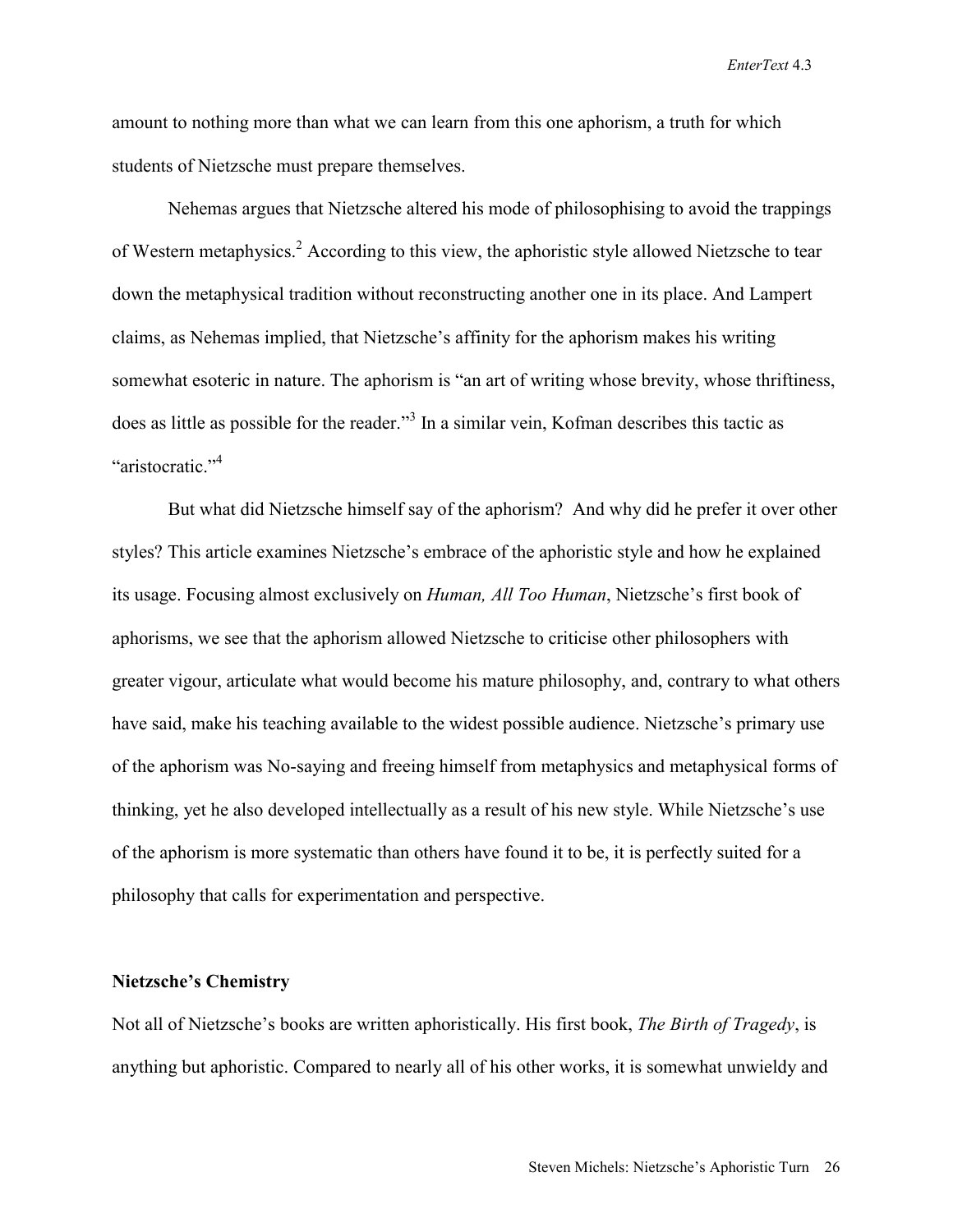rather clunky. It consists of twenty-five unnamed sections and a preface that dedicates the book to Richard Wagner, his "highly respected friend." Nietzsche's *Untimely Meditations*, completed four years later, is a collection of four essays. He intended to write more, but quickly tired of the project and its form.

A few years later, Nietzsche's first aphorism arrived unannounced. The original edition of *Human, All Too Human* had nine parts and an epilogue. Its first aphorism, in the section entitled "Of First and Last Things," is lengthy by Nietzschean standards. As he does with most of his earliest aphorisms, he gave it a title, "Chemistry of concepts and sensations." It deals with the problem of metaphysics, or at least the problem that Nietzsche has with metaphysical thinking. It is worth quoting at length, if not in its entirety:

Almost all the problems of philosophy once again pose the same form of question as they did two thousand years ago: how can something originate out of its opposite, for example rationality in irrationality, the sentient in the dead, logic in unlogic, disinterested contemplation in covetous desire, living for others in egoism, truth in error?... All we require, and what can be given us only now the individual sciences have attained their present level, is a *chemistry* of the moral, religious and aesthetic conceptions and sensations, likewise of all the agitations we experience within ourselves in cultural and social intercourse, and indeed even when we are alone: what if this chemistry would end up by revealing that in this domain too the most glorious colors are derived from base, indeed from despised materials? Will there be many who desire to pursue such researches? Mankind likes to put questions of origins and beginnings out of its mind: must one not be almost inhuman to detect in oneself a contrary inclination?<sup>5</sup>

It is appropriate, almost expected, that Nietzsche's first aphorism, and indeed the first part of a book of aphorisms, challenges metaphysics. He wishes to replace metaphysics with a sort of philosophic chemistry—one that mixes elements, concoctions, and potions. Consistent with his own method, Nietzsche will later call his new philosophers "tempters" or "experimenters." Some of the experiments might be inert, but some might also combust. It is not that Nietzsche wishes to break free completely from Western rationalism; rather, he wishes to co-opt and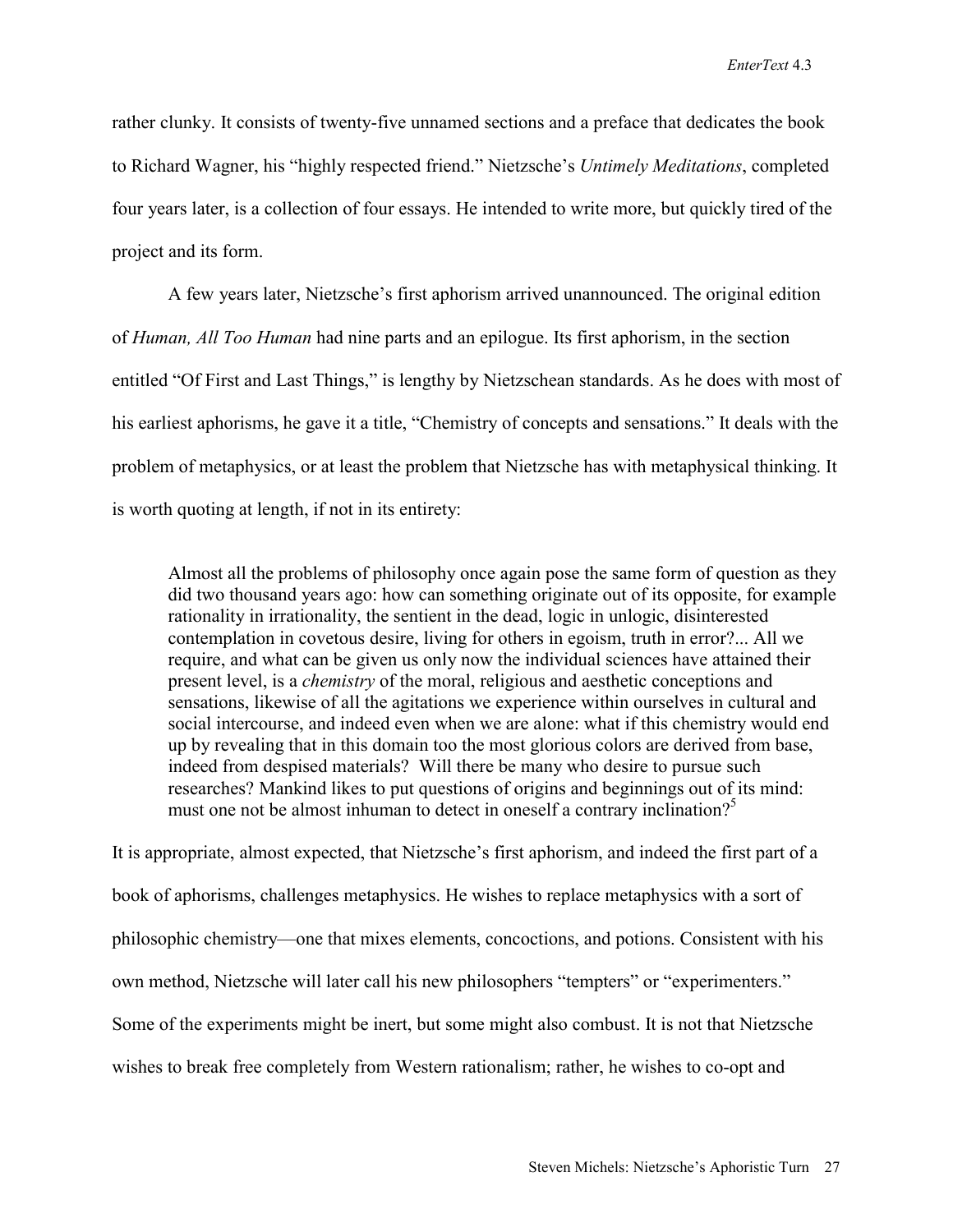modify the scientific method for his new philosophy. His is the logic that opposes the "unlogic" at the start of *Human, All Too Human*. Nietzsche's aphorising is an extra-human method of approaching wisdom. If Gods philosophise, as Nietzsche writes in *Beyond Good and Evil*, they probably do it aphoristically.

Nietzsche's second aphorism, entitled "Family failing of philosophers," builds on the theme of metaphysics. Here he questions teleological understandings of human nature:

Everything the philosopher has declared about man is…at bottom no more than a testimony as to the man of a *very limited* period of time. Lack of historical sense is the family failing of all philosophers; man, without being aware of it, even take the most recent manifestation of man…the whole of teleology is constructed by speaking of man of the last four millennia as of an *eternal* man towards whom all things in the world have had a natural relationship from the time he began. But everything has become: there are *no eternal facts*, just as there are no absolute truths. Consequently what is needed from now on is *historical philosophizing*, and with it the virtue of modesty.<sup>6</sup>

Nietzsche is not recanting the teaching of his essay "On the Use and Abuse of History;" rather, he is illustrating that thinking (and living) ahistorically has its dangers. Mankind should not be bound by its past, nor should it be disregarded completely. Because there are no eternal facts, history exists only to serve the present. Nietzsche is not calling for a historical brand of philosophy as much as he is demanding a historically accurate portrait of human nature. It is a qualified embrace of history. Modesty is a virtue in that philosophers should not claim more for their philosophy than what is historically possible, not to say truthful.

The "mark of a higher culture," Nietzsche counsels, is the willingness to use this method as a guide, for it is the surest means to happiness.<sup>7</sup> This is not to say that the metaphysical world does not exist. As Nietzsche readily admits, "there could be a metaphysical world."<sup>8</sup> The problem, however, is that "knowledge of it would be the most useless of all knowledge: more useless even than knowledge of the chemical composition of water must be to the sailor in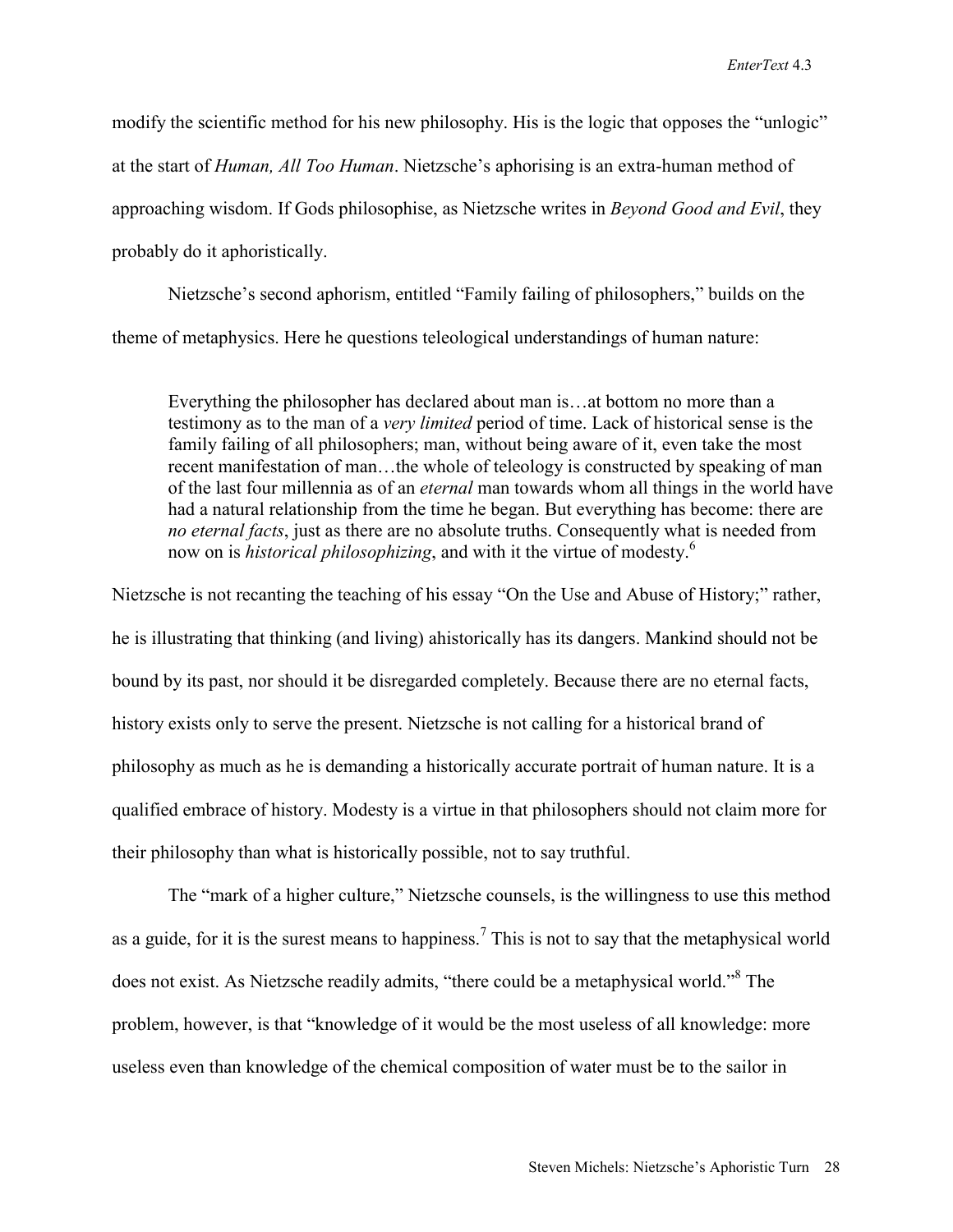danger of shipwreck."<sup>9</sup> Hence the question of the first section is not knowledge but the purpose of knowledge. Although it appeared somewhat incidental in his early writings—the most obvious exception being "The Use and Abuse of History"—this is a theme that will dominate the remainder of his life's work.

That Nietzsche cares for knowledge is evident in his attention to the rigour and modesty of science and philosophy. But even a perfect understanding of the universe is useless if it does not serve the human condition. In the final aphorism of the original *Human, All Too Human*, Nietzsche writes, "*The Wanderer.*—He who has attained to only some degree of freedom of mind cannot feel other than a wanderer on the earth—though not as a traveler *to* a final destination: for this destination does not exist."<sup>10</sup> Mankind needs a compass more than it needs knowledge of a picture of where it is headed, even if the latter were possible. The purpose of knowledge explains the limits of history, too, for circumstances change.

This first section of Nietzsche's first book of aphorisms also contains his first treatment of language and grammar, a treatment made more powerful by his aphoristic style. Language, he posits, has little direct correlation to truth; the same is true of the language of numbers and mathematics.<sup>11</sup> If language and grammar endanger "spiritual freedom," then perhaps the aphorism exists, at least in part, to limit these problems. If the best words and concepts are those capable of being freed from their context, the aphoristic style is an attempt to make this possible.

As he does repeatedly throughout his writings, Nietzsche is attentive to the issue of age and experience. The young are, evidently, most drawn to metaphysical philosophies. "The young person values metaphysical explanations," Nietzsche claims, "because they reveal to him something in the highest degree significant in things he found unpleasant or contemptible."<sup>12</sup> Embracing metaphysics removes the responsibility for the world and for our actions. It also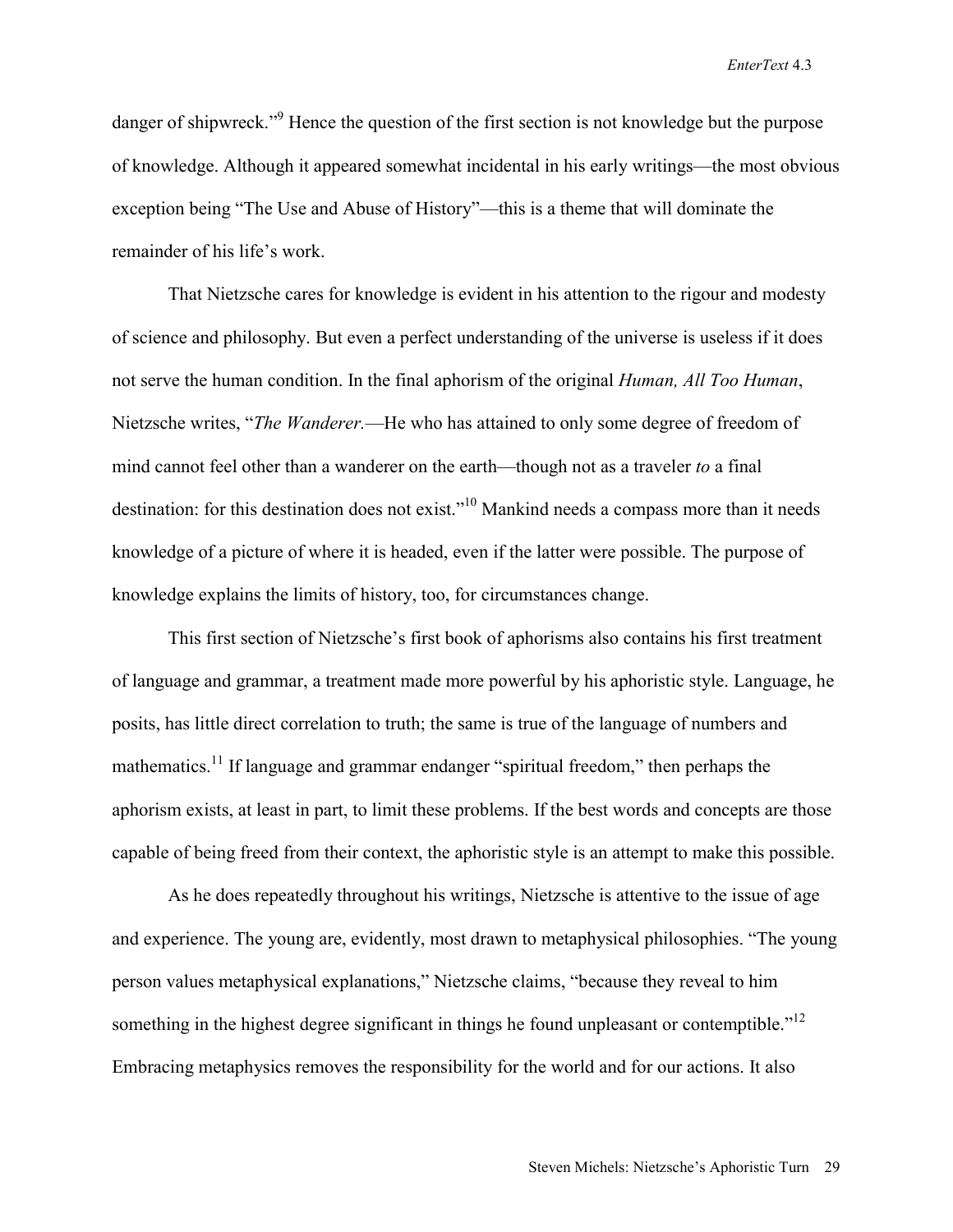makes things more interesting. The same reactions can be elicited "more scientifically" by "physical and historical explanations." The change might even foster a greater "interest in life."<sup>13</sup>

Nietzsche also questions our faith in causality and the notion of free will, issues that he returns to in his later writings.<sup>14</sup> Approaching the world metaphysically affects creativity, "For the metaphysical outlook bestows the belief that it offers the last, ultimate foundation upon which the whole future of mankind is then invited to establish and construct itself."<sup>15</sup> Conscious creation of new (and higher) cultures is possible, provided that metaphysical prejudices are disposed of. Human consciousness and aspirations must be cleared of tradition and reverence for tradition if any sort of progress is to be realised.<sup>16</sup>

Nietzsche is clear that truth is not a useful standard for knowledge, and not only because there is no such thing as truth. More to the point, faith in convictions harms the very sort of progress that Nietzsche wishes to bring forth. "In reality one wanted to be in the right because one thought one *had* to be," Nietzsche charges. "It is not conflict of opinions that has made history so violent but conflict of belief in opinions, that is to say conflict of convictions."<sup>17</sup> Forgoing this sense of truth and of being right allows for the greater exchange of ideas and the greater likelihood that high culture will result. This notion, what Nietzsche will later call perspectivism, is here called "being philosophically minded."<sup>18</sup>

 In the final aphorisms of the first part, Nietzsche turns to the issues of religion and morality, the subjects of the next two sections. He first explains that his project is not to have philosophy replace religion as it is to present a philosophy that displaces the need for religion.<sup>19</sup> What Nietzsche will call the philosophy of the future certainly has religious implications, but more importantly, its purpose is to make religion less necessary and less crucial to the health and happiness of individuals and societies. Nietzsche's break with metaphysical thinking makes this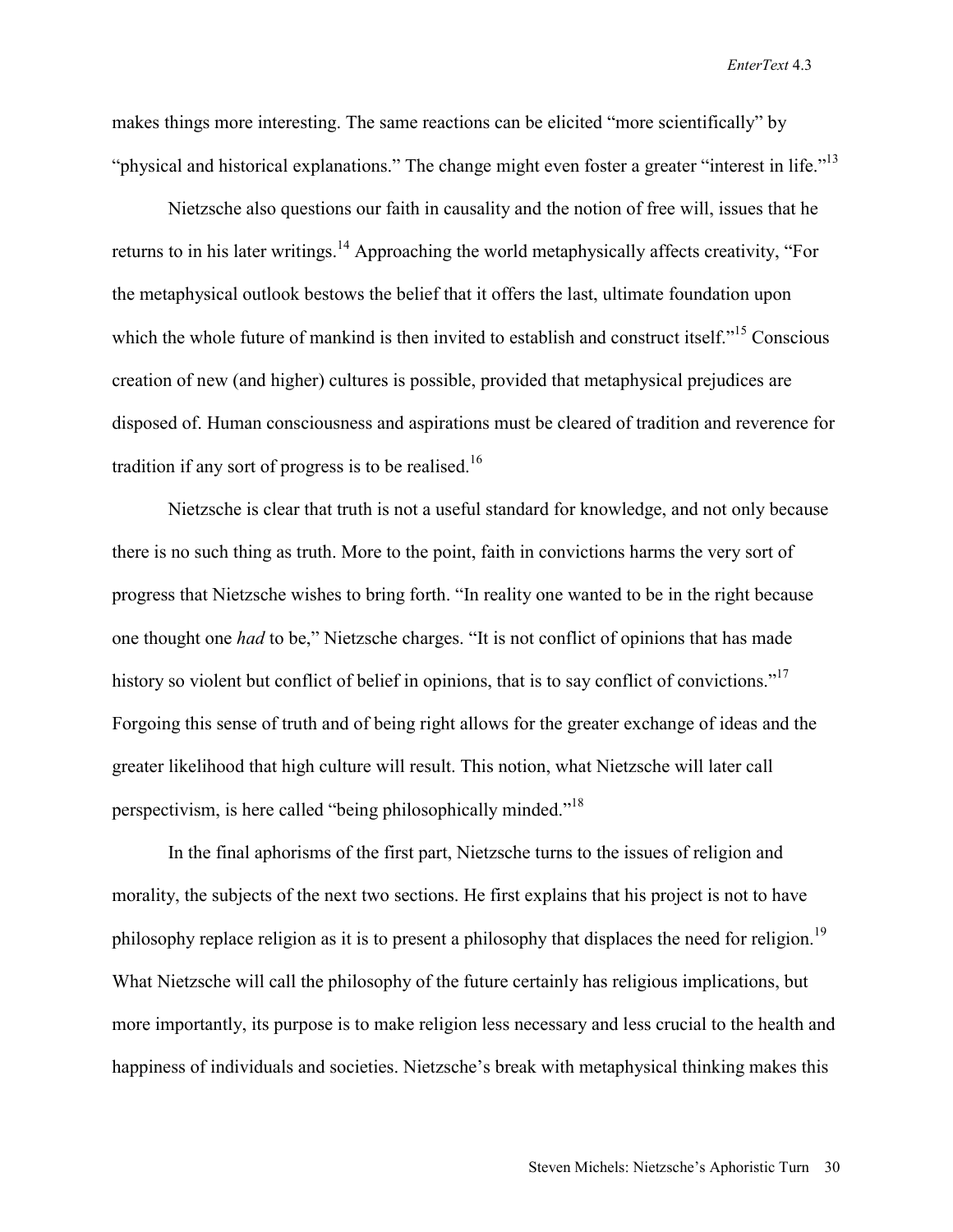possible, for if the world is divinely ordered, then reverence for that order must guide human action. Nietzsche presents his philosophy aphoristically because its vibrancy and love of perspectives most closely resemble the true nature of humanity. Hence Nietzsche wants his readers not only to approach him aphoristically, but to live aphoristically.

Not surprisingly, the next aphorism explains that "it is quite obvious that the world is neither good nor evil, let alone the best of all or worst of all worlds."<sup>20</sup> Once religious understandings of the world are dispensed with, so too goes the moral component and its consequences for mankind. In the section entitled "On the History of Moral Sensations," Nietzsche writes: "Every society, every individual always has present an order of rank of things considered good, according to which he determines his own actions and judges those of others. But this standard is constantly changing, many actions are called evil but are only stupid."<sup>21</sup> The freeing of human consciousness is done with an eye to purpose, or at least possibility.

Religions are unrelated to truth and natural laws; they are the worst products of human fear and trembling.22 If "nature is *irregularity*," then any religion or moral imperative cannot be true, valid, or worthwhile.<sup>23</sup> The Greeks are superior to Christians and moderns because of the nature of their gods: they were set up not as masters or slaves, but as visions of excellence designed to inspire greatness.<sup>24</sup> Christianity does not serve mankind; it has become a burden that will soon perish as a result of this fact.<sup>25</sup> According to Nietzsche, Christianity does not reflect any particular religious or spiritual truth; it was intended to make us feel "as sinful as possible."<sup>26</sup>

Nietzsche's rejection of conventional (or universal) morality is not an embrace of nihilism, however. It is unpleasant because many possibilities will be made impossible. Viewing the world metaphysically is a sort of "*logical world denial*: which can, however, be united with a practical world-affirmation just as easily as with its opposite."27 Metaphysical understandings of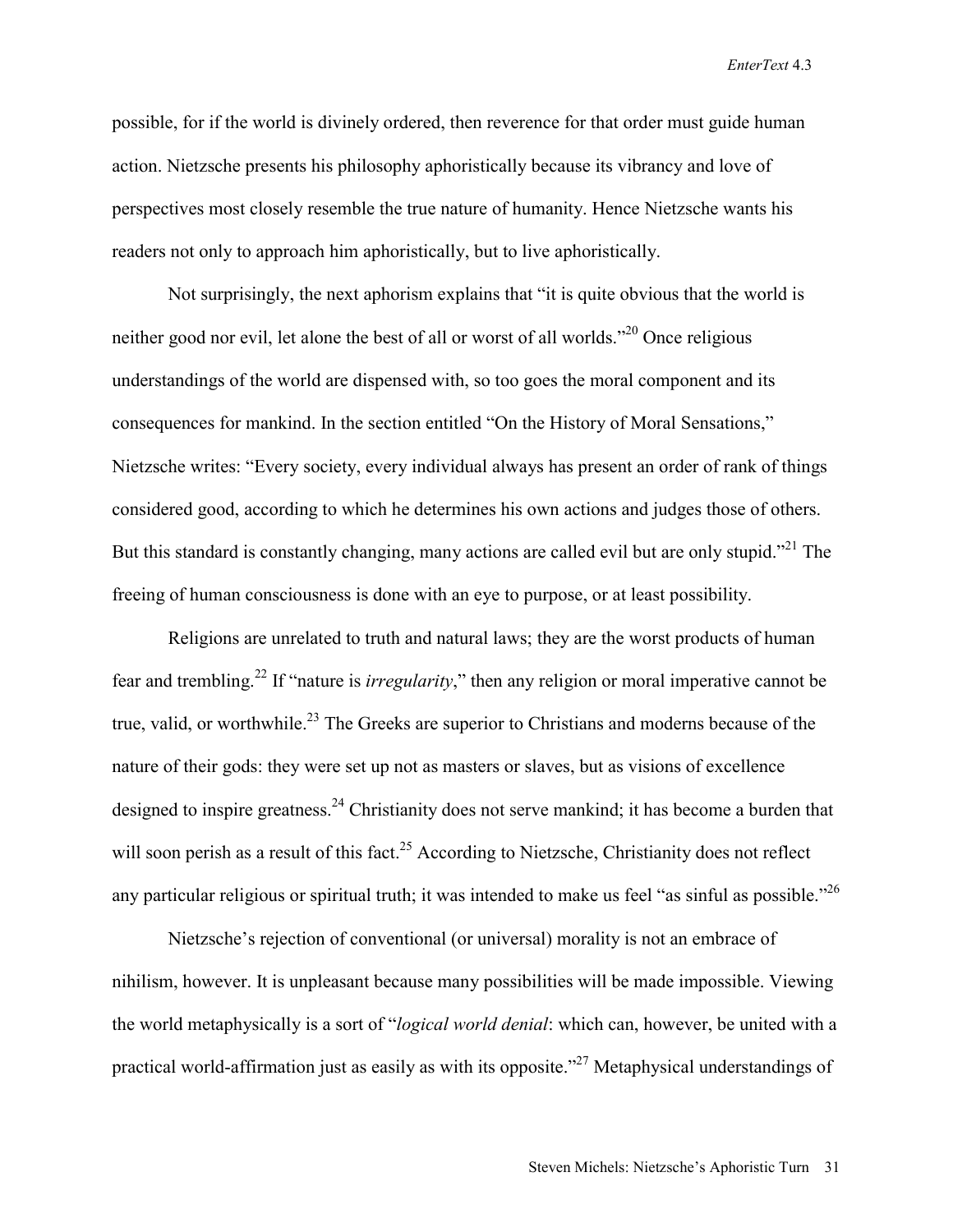the world are not necessarily just, nor are they blameworthy. Since they do not provide a positive goal for man, they can only serve as a negative on human will and creativity. To think that everything is possible is not to say that everything is equally valid or worthy of human attention. Theoretical nihilism is not practical nihilism. Theoretical nihilism is crucial, for it accurately depicts the human condition. But to practise nihilism is another matter entirely, one that Nietzsche consistently rejects.

With regard to metaphysics, religion, and morality, Nietzsche uses the aphorism to articulate his No-saying with greater vigour, if not greater clarity; and he is also able to do it without having a firmly established system or final destination. It is only after adopting the aphoristic style that Nietzsche can turn against metaphysics, and only after turning against metaphysics can he come to understand what he would see as the absurdity of Christianity and conventional moral imperatives. His "hostile silence" toward Christianity in *The Birth of Tragedy* was as much a consequence of style as it was a wilful disregard for this important theme. Nietzsche simply lacked the conceptual and stylistic framework necessary to consider his break with metaphysics, much less commit a final version to paper. The aphorism, a method of maximum freedom, allowed him to do this.

This freedom of method and thought goes to the very definition of what Nietzsche calls a "free spirit." As is the case with many of Nietzsche's concepts, the free spirit is not absolute:

He is called a free spirit who thinks differently from what, on the basis of his origin, environment, his class and profession, or on the basis of the dominant views of the age, would have been expected of him. He is the exception, the fettered spirits are the rule… what characterizes the free spirit is not that his opinions are the more correct but that he has liberated himself from tradition, whether the outcome has been successful or a failure. As a rule, though, he will nonetheless have truth on his side, or at least the spirit of inquiry after truth: he demands reasons, the rest demand faith.<sup>28</sup>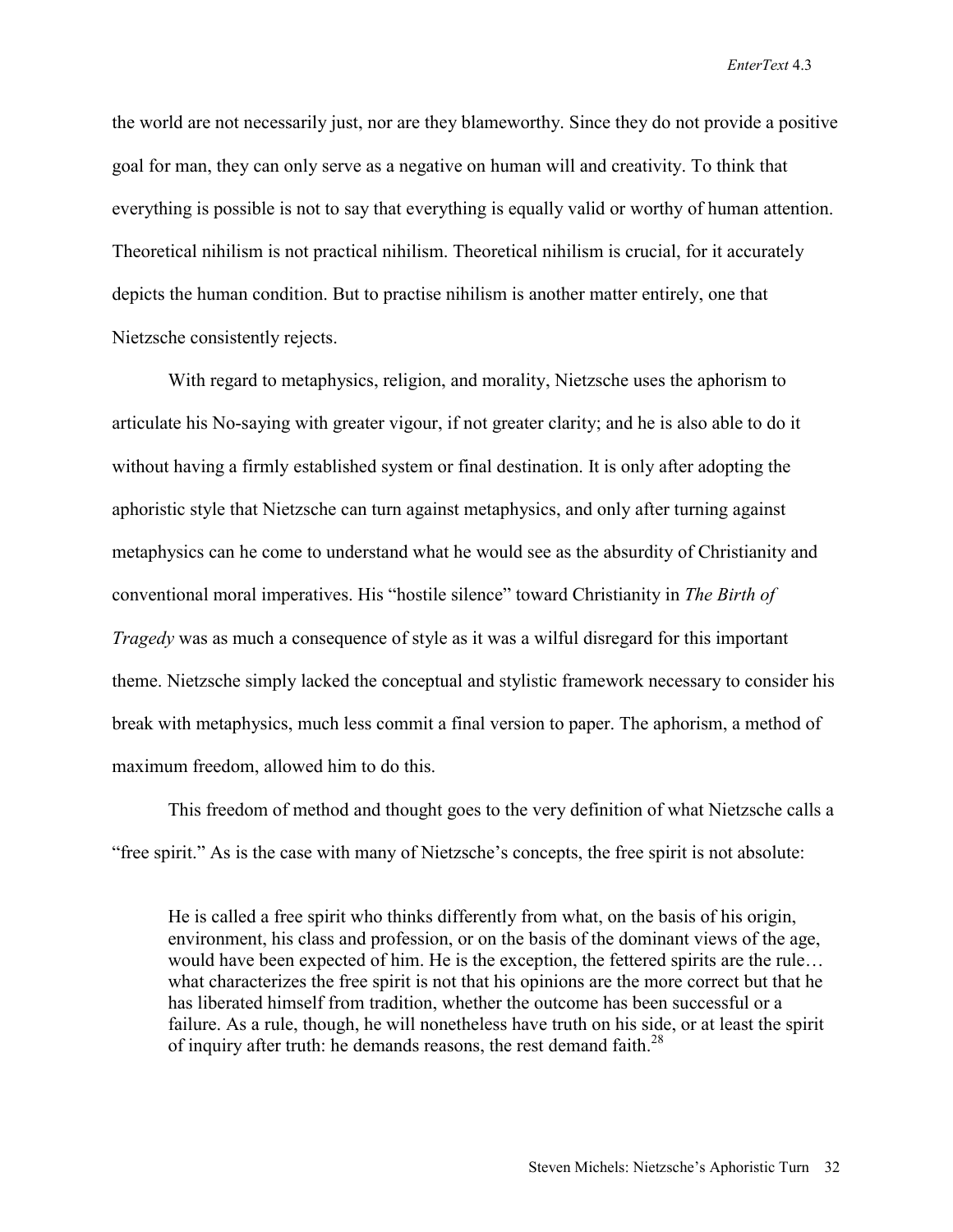If free spirits are unfettered thinkers, it is clear that free spirits should prefer the aphorism as a mode of expression.

 Sometimes this freedom is from one's former self. One instructive aphorism explains that a "Positive and negative…thinker needs no one to refute him: he does that for himself."<sup>29</sup> Freedom is even made possible by having a bad memory—that is the ability to "enjoy the same good things for the first time *several* times."30 Nietzsche's use of the aphorism and perspectivism is the equivalent of a bad memory, or at least approaching the same subject from different angles. Nietzsche, like what he says of nature, is a doppelganger, and the aphorism is the work of a doppelganger. It is never one-sided, or at least not one-sided for too long.

Of the style and liberation of *Human, All Too Human*, Nietzsche will later write: "almost every sentence marks some victory—here I liberated myself from what in my nature did not belong to me…. The term 'free spirit' here is not to be understood in any other sense; it means a spirit that has *become free*, that has again taken possession of itself."<sup>31</sup> *Ecce Homo* also notes that the essays for *Untimely Mediations* ended his stint as a scholar, a notion that explains the subtitle of *Human, All too Human*, "A Book for Free Spirits." Nietzsche is free from his teachers; his time as a scholar is over. Scholars do not write in aphorisms, might be the conclusion we reach upon investigating Nietzsche's aphoristic turn. And we are free spirits only to the extent that we are free from him, he might later add.

## **Poetry and Truth**

After sections on metaphysics, morality, and religion, Nietzsche finally turns his attention more directly to the matter of style. The sequence suggests that metaphysics and conventional morality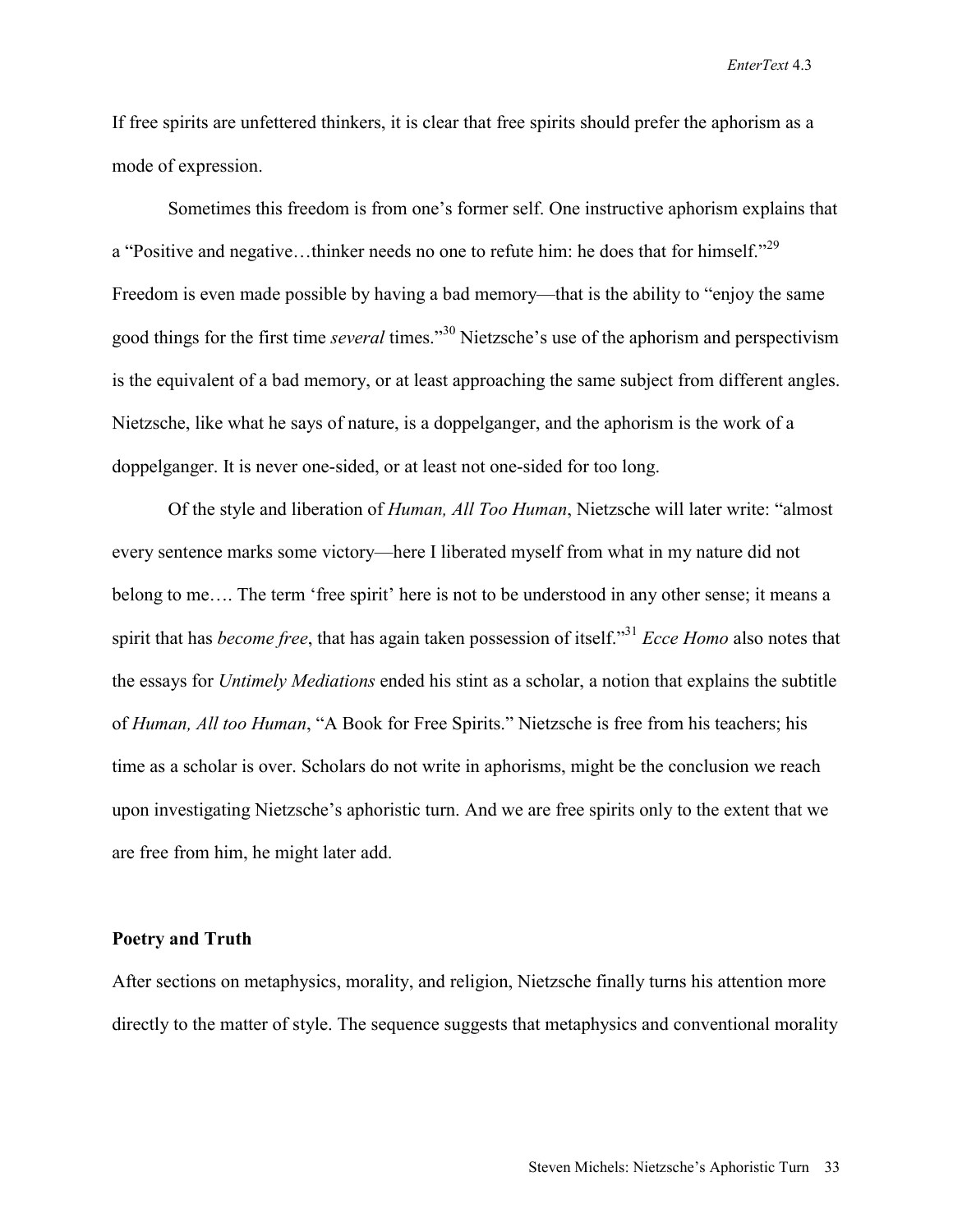interfere with the freedom of writers. It is only after Nietzsche has cleared these items from the foreground that he can explain the grand nature of his project.

 The subject of the first aphorism in the fourth section addresses the matter of perfection and becoming. Perfection, Nietzsche explains, is thought to be without a beginning, or at least we have grown unaccustomed to inquiring about such beginnings. Perfection, rather, is understood as sort of magic or mythology. The goal of artists, Nietzsche instructs, is to elicit this sort of response from an audience, to get others to take your art for granted.<sup>32</sup> His point goes beyond art: the error of metaphysics was to think in terms of being and universality, to ignore becoming and imperfection. Nietzsche first exposes the error of metaphysics and then proceeds to expose the actual origins of metaphysical prejudices. His new philosophy, this new chemistry, intends to explore the relationship between art and truth.

 Nietzsche warns against "The prejudice in favour of bigness"—the tendency to "overvalue everything big and conspicuous."33 It is much healthier, Nietzsche teaches, for individuals to develop uniformly than with an eye to size. Nietzsche even urges novelists to embrace brevity. "One has to make a hundred or so sketches for novels," Nietzsche contends, "none longer than two pages but of such distinctness that every word in them is necessary." Writing too much can compromise the honesty of a writer.<sup>34</sup> Nietzsche also counsels that novelists should gather anecdotes and descriptions of human characters and continue this activity for many years. His emphasis on experience and perspective means that his philosophy is hardly static. For all of his talk of experience and the individual, many perspectives must go into a philosophy.

 This is not to say that Nietzsche demands perfection in writing. "The philosopher believes that the value of his philosophy lies in the whole, in the building," he writes. "Posterity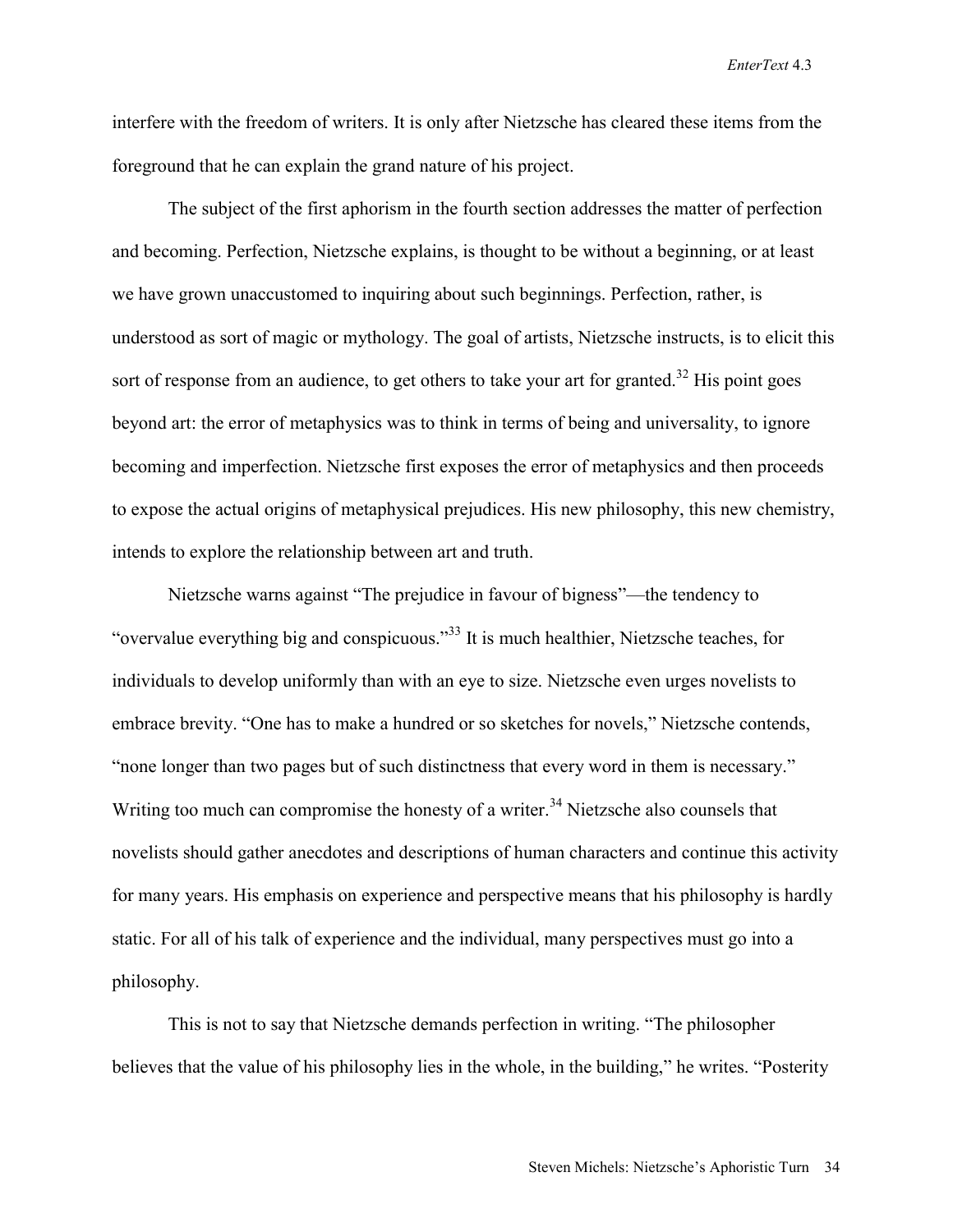discovers it in the bricks with which he built and which are then often used again for better building: in the fact, that is to say, that that building can be destroyed and *nonetheless* possess value as material."35 Nietzsche's method is one of experimentation and spontaneity. Simply put, "It says nothing against the ripeness of a spirit that it has a few worms."<sup>36</sup>

 Although Nietzsche proposes experimentation, he does not wander aimlessly through his books. In "Schopenhauer as Educator," an essay from *Untimely Meditations*, Nietzsche claimed that he does not write without a sense of the whole. Although the aphoristic style might lend itself to experimentation, his writing is anything but inconclusive or tentative. Nietzsche writes of a "regulatory total picture" as evidence of his system or totality of vision.<sup>37</sup> It is something required of all writers and philosophers, he maintains. "What, however, do most people do?" he will later lament. "They begin, not with the parts, but with the whole."<sup>38</sup> In this respect, the aphorism and his embrace of other styles were the means of expression, not necessarily of exploration or discovery.

 Nietzsche did not abandon this sentiment when he turned to the aphorism. As he writes in *Human, All Too Human*, "Most thinkers write badly because they communicate to us not only their thoughts but also the thinking of their thoughts."39 In sum, style is not thinking, and thinking should not drive or pervade style. If Nietzsche's philosophy is more stylistic than other philosophies, it is because it is richer and more substantive. As he adds in the second volume, "To improve one's style—means to improve one's thoughts and nothing else!—If you do not straightaway agree with this it will be impossible to convince you of it."<sup>40</sup>

To forego substance for style is what Nietzsche would call the definition of poetry. This distinction explains why the section on writing begins with a treatment of poetry before it turns to philosophy. Moreover, it is misleading to charge Nietzsche with being a poetic philosopher,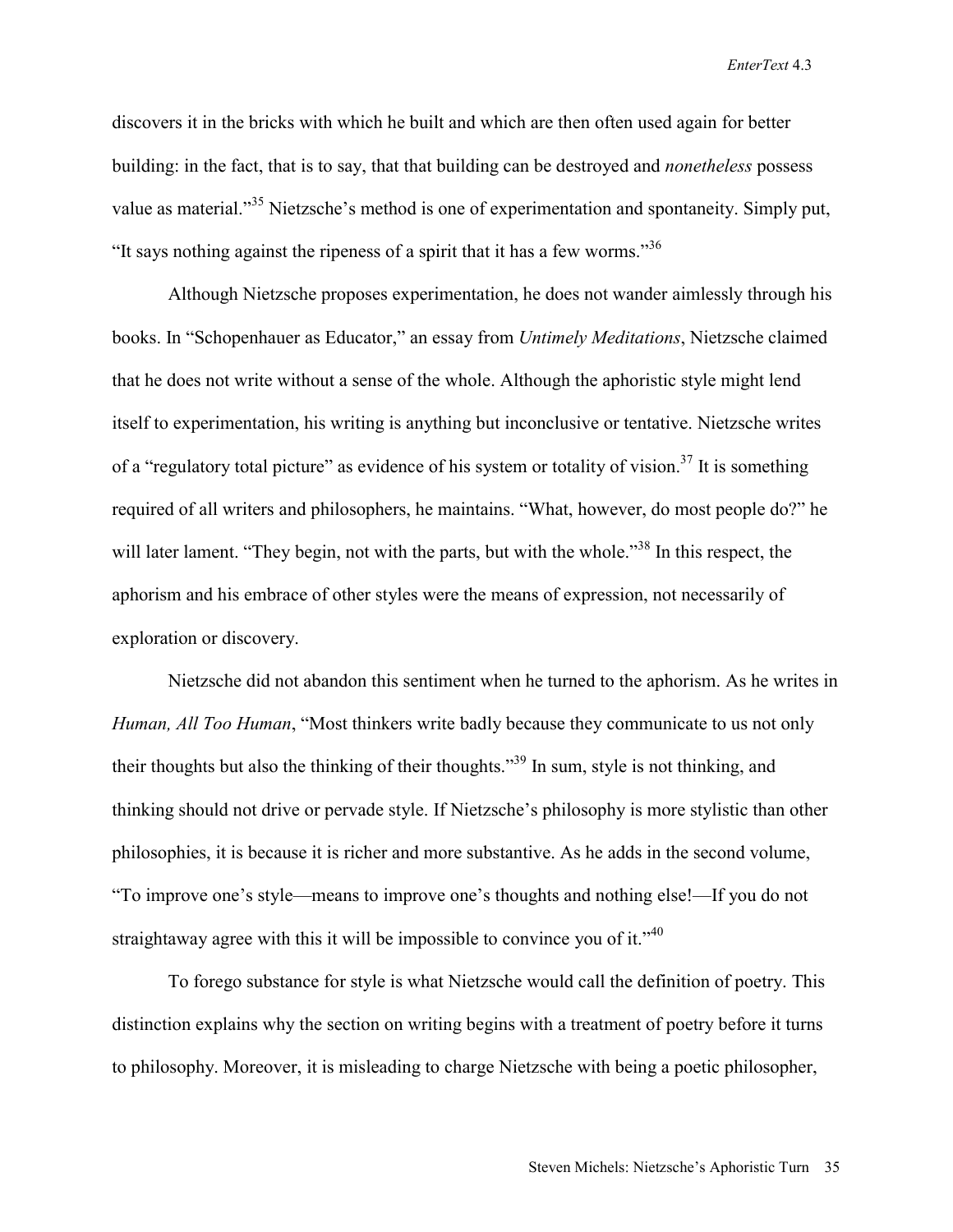for he would not wish us to confound his philosophy with any sort of poetry. Poets are "backward-looking creatures," he charges. They look to the past to "alleviate the life of men," who "soothe and heal provisionally, only for a moment."<sup>41</sup> Poets are all-too-temporal artists who care little about truth. Their style is for the sake of style, and has little to do with truth, purpose, or consequence. If Nietzsche's philosophy is poetic, it is poetic only in style, not in substance. The most we can say is that Nietzsche combines the style of poetry with the substance of philosophy.

## **Style and Culture**

Nietzsche is radical in his appreciation of style and culture because he is fearful that these tendencies are rapidly disappearing, due in part to the spread of Christianity and, more recently, the emergence of the democratic state.42 As he laments, "*Genius is incompatible with the ideal state*… this comfortable life would destroy the soil out of which great intellect and the powerful individual in general grows: by which I mean great energy."43 The eighth part of *Human, All Too Human* is an attack on the state and its impact on individuals and culture. In this section, Nietzsche professes that as long as states govern, they will always support religion as a means to pacify the public.<sup>44</sup>

In the second volume of *Human, All Too Human*, "The Wanderer and His Shadow," Nietzsche is more aphoristic and develops the theme of culture and writing even further:

The age of speaking well is past, because the age of the city cultures is past…. That is why everyone who is a good European now has to learn *to write well and even better*…. To write better, however, means at the same time also to think better; continually to invent things more worth communicating and to be able actually to communicate them; to become translatable into the language of one's neighbor; to make ourselves accessible to the understanding of those foreigners who learn our language; to assist towards making all good things common property and freely available to the open-minded; finally *to*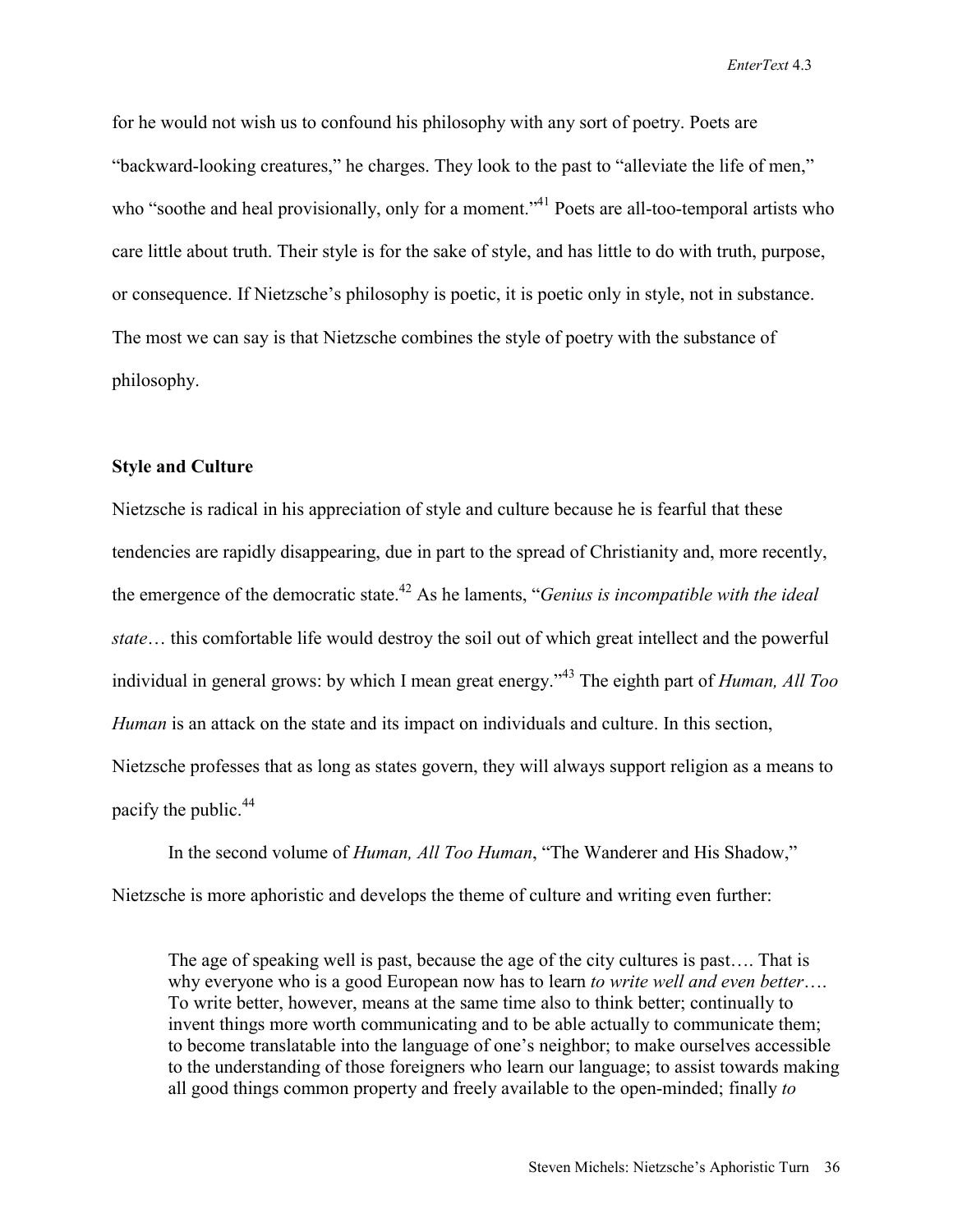*prepare the way* for that still distant state of things in which the good Europeans will come into possession of their great task: the direction and supervision of the total culture of the earth<sup>45</sup>

Nietzsche's focus on writing and style is driven by a concern for high culture (and free thinkers) that are essential to its restoration.

For this reason, Nietzsche is concerned with the influence of religion on art. "Art raises its head where the religions relax their hold," he writes. "Wherever we perceive human endeavors to be tinged with a higher, gloomier coloring, we can assume that dread of spirits, the odor of incense and the shadows of churches are still adhering to them."46 His take on poetry, art, and music is in stark contrast to the Nietzsche of *The Birth of Tragedy*, where he held out for music as the source of new culture. The section on writing in *Human, All Too Human* starts with art, or the shortcomings of art, and moves on to philosophy as the solution to the problem of culture. Philosophising is a young form of expression, to be sure, but it is a superior sort of creativity. Philosophy is preferable because it understands that creativity and knowledge mean more than dedication to a particular style or method.<sup>47</sup>

Yet even the best writing has its limitations. Foremost is the problem of making writing too personal.<sup>48</sup> Although Nietzsche later writes in a personal way, sometimes astonishingly so, this is less true of his earlier texts. Instead, he counsels, "A true writer only bestows words on the emotions and experience of others, he is an artist so as to divine much from the little he himself has felt."<sup>49</sup> Nietzsche's perspectivism begins with the individual, but it is also strikingly inclusive in nature.

 One recurring theme in Nietzsche's writing is the problem of youth, and the issue of writing and style is no different.<sup>50</sup> To be youthful is to have great energy, but it is an energy lacking experience. Nietzsche fully expects individuals—and peoples, for that matter—to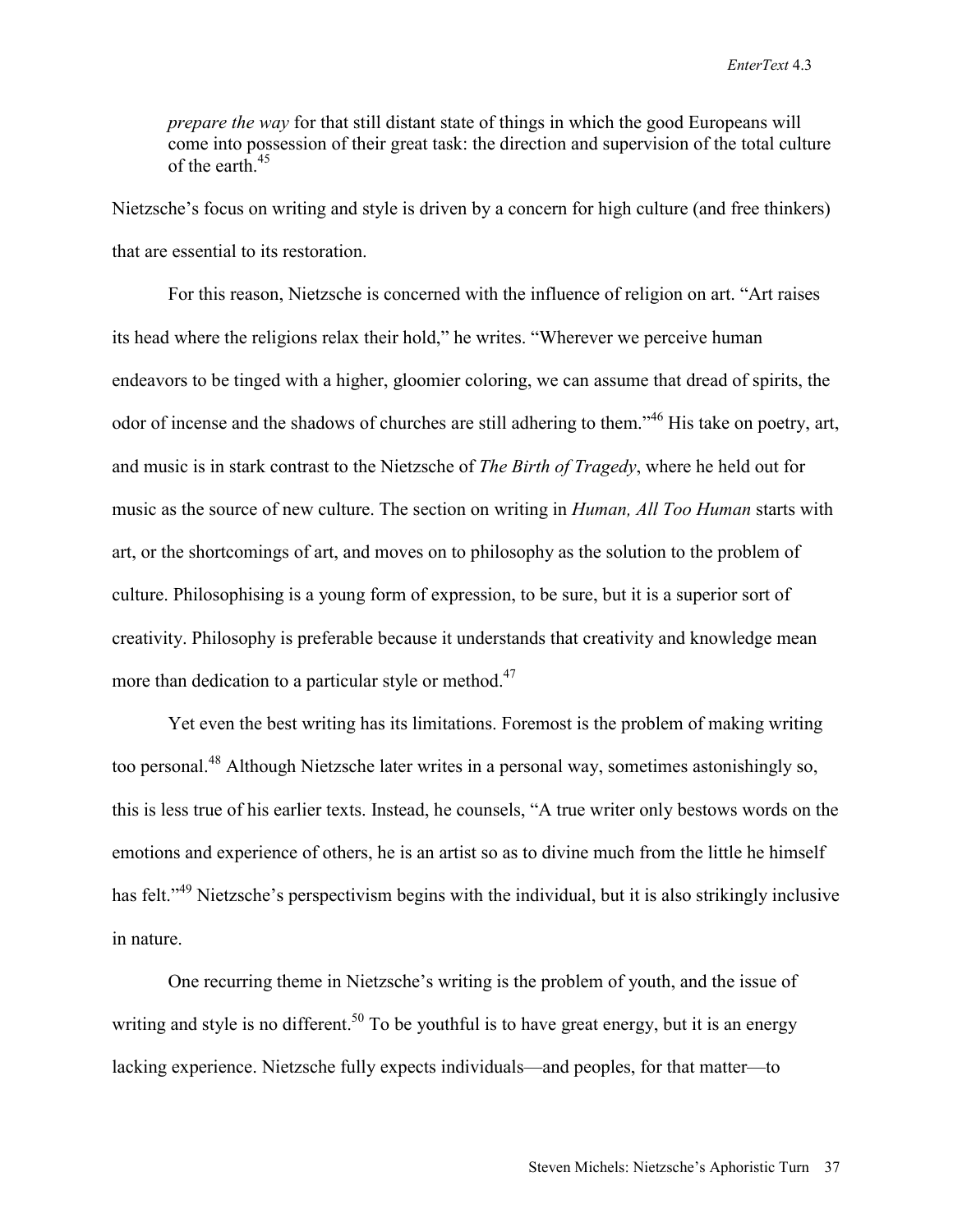abandon their most deeply held beliefs as they mature. "It is sound evidence for the validity of a theory if its originator remains true to it for *forty years*," he writes. "But I assert that there has never yet been a philosopher who has not in the end looked down on the philosophy of his youth with contempt, or at least with mistrust."<sup>51</sup> If the change is never admitted, it is only for the sake of followers. If being honest means, more than anything, being honest about one's own intellectual development, the aphorism is the perfect vehicle. For it demands that its author renew himself with each new addition, and allows for the growth of the reader. It also allows adherents to revisit the old aphorisms without the danger of forsaking the teacher.

Nietzsche also refers to the issue of health and writing. "To become sick in the manner of these free spirits, to remain sick for a long time and then, slowly, slowly, to become healthy, by which I mean 'healthier,' is a fundamental *cure* for all pessimism.... There is wisdom, practical wisdom, in for a long time prescribing even health for oneself only in small doses."<sup>52</sup> As he states more succinctly in *Ecce Homo*, "Only my sickness brought me to reason."<sup>53</sup> Nietzsche may have suffered from chronic illness, but as he would contend, that makes him the resident expert on matters of health.

### **Nietzsche's Audience**

Although the notion that Nietzsche uses the aphorism to hide his true teaching will ultimately be rejected, there is some evidence to support his contention. On the issue of brevity, Nietzsche writes:

The relief-like, incomplete presentation of an idea, of a whole philosophy, is sometimes more effective than its exhaustive realization: more is left for the beholder to do, he is more impelled to continue working on that which appears before him so strongly etched in light and shadow, to think it through to the end, and to overcome even that constraint which has hitherto prevented it from stepping forth fully formed.<sup>54</sup>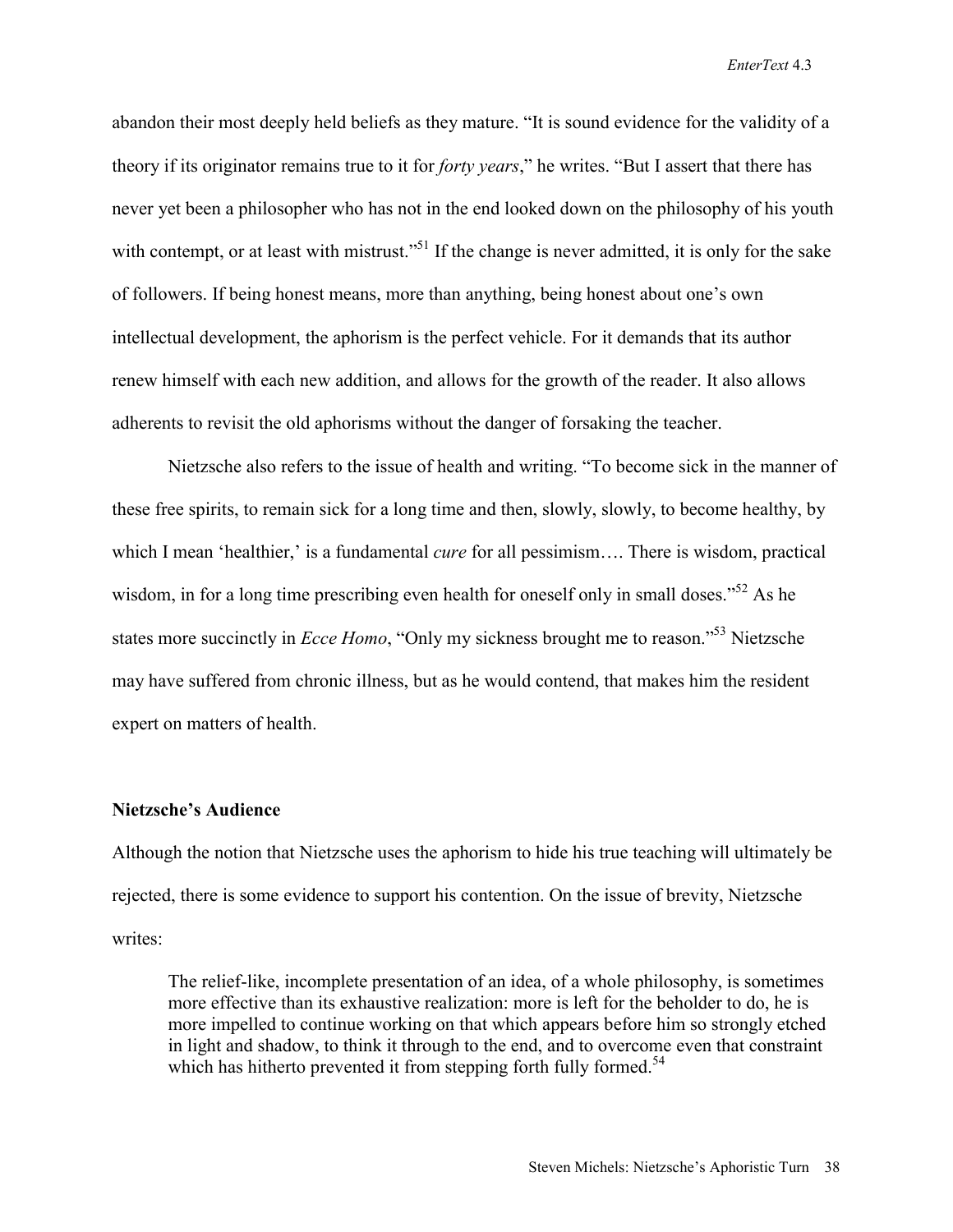Because not all readers are capable of reading Nietzsche in this way, his work remains obscured or altogether inaccessible.

But that is not all that Nietzsche says on the subject. On the issue of style, for example, he cautions artists who proceed too quickly about losing their audience. "Progress from one stylistic level to the next must proceed so slowly," he writes, "that not only the artists but the auditors and spectators too can participate in this progress and know exactly what is going on."<sup>55</sup> He also cautions writers against using too few examples, for fear of losing the reader.<sup>56</sup> More to the point, Nietzsche contends, "Good writers have two things in common: they prefer to be understood rather than admired; and they do not write for knowing and over-acute readers."<sup>57</sup> Elsewhere, Nietzsche uses the metaphor of a concert musician to get his point across. "One has to know, not only how to play well, but also how to get oneself heard well. The violin in the hands of the greatest master will emit only a chirp if the room is too big; and then the master sounds no better than any bungler."<sup>58</sup> Whatever the particular strategy, Nietzsche's aim is simple: the purpose of writing is to be understood by a large audience.

Being understood takes on greater importance, as books tend to become independent from their authors:

Every writer is surprised anew how, once a book has detached [itself] from him, it goes on to live a life of its own…it lives like a being furnished with soul and spirit and is yet not human…. If one now goes on to consider that, not only a book, but every action performed by a human being becomes in some way the cause of other actions, decisions, thoughts, that everything that happens is inextricably knotted to everything that will happen, one comes to recognise the existence of an actual *immortality*.<sup>59</sup>

Although many have lamented the extent to which a reader, through interpretation, alters the meaning of an author, Nietzsche views writing as a means to immortality.

Although much is made of Nietzsche's use of masks, in *Human, All Too Human* his masks are donned for the sake of communication. "Mediocrity is the most successful mask the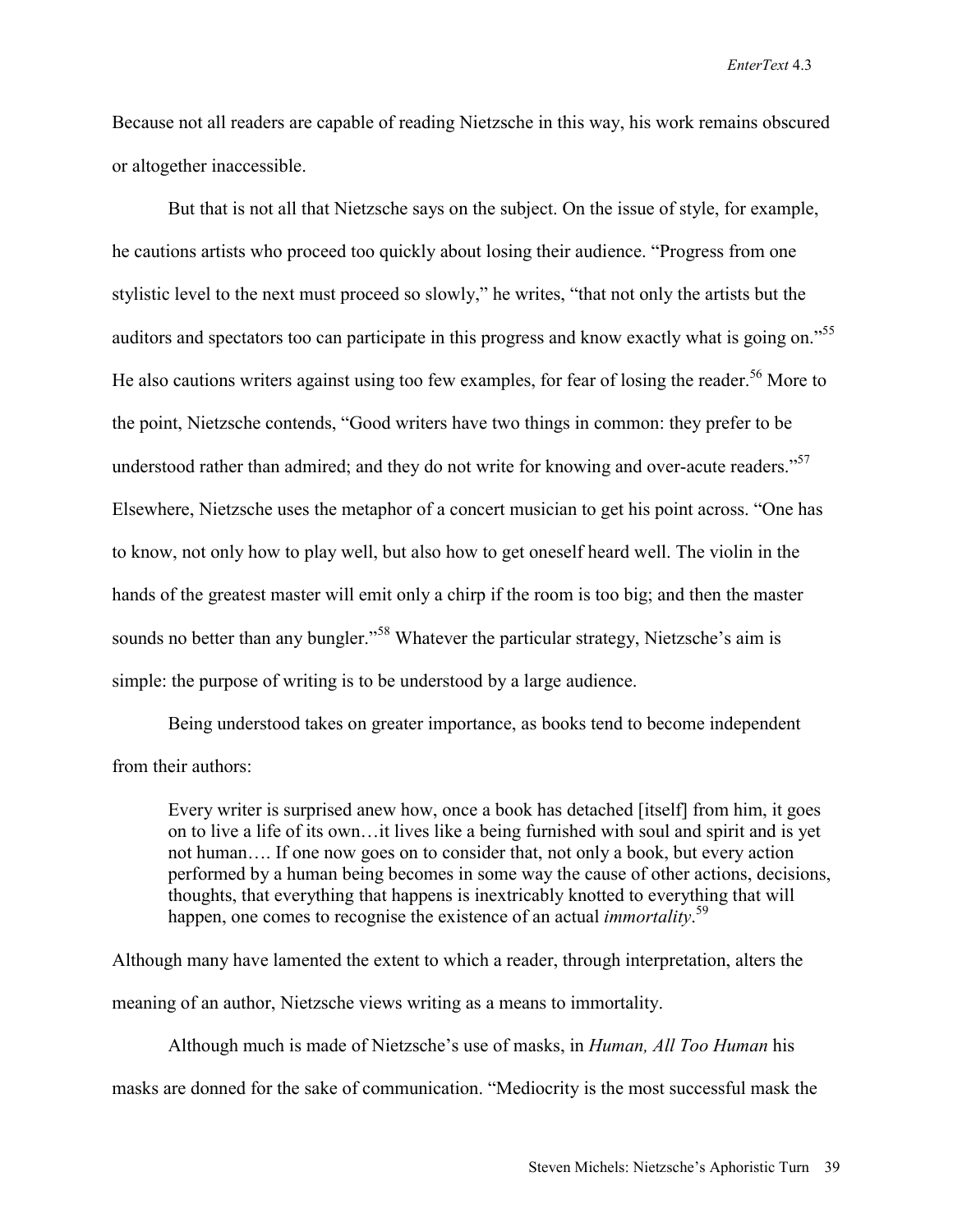superior spirit can wear," he writes, "because to the great majority, that is to say the mediocre, it will not seem a mask—: and yet it is on precisely their account that he puts it on—so as not to provoke *them*, indeed often out of benevolence and pity."<sup>60</sup> It is not that philosophers are equal to the mass, but that their happiness and success too often depend on the appearance of a connection. The opposite method is used for more courageous readers.<sup>61</sup>

His talk of masks notwithstanding, Nietzsche cares a great deal for honesty, so much so that he places it among the virtues of a new philosopher. His honesty, however, is a different kind of honesty, one that also concerns the effect that an author has on the reader. "Honest books make the reader honest," he writes, "at least to the extent that they lure out his antipathy and hatred, which cunning prudence otherwise knows best how to conceal."<sup>62</sup>

In addition to giving counsel on his own books, Nietzsche also directs readers away from what he calls "forbidden books:" "Never to read anything written by those arrogant knowalls and muddle-heads who indulge in that most revolting form of ill-breeding, that of logical paradox: they employ the form of *logic* in precisely those places where at bottom everything is impudently improvised and constructed in air."<sup>63</sup> Nietzsche also urges readers to stay away from authors who try too hard: "I intend never again to read an author of whom it is apparent that he wanted to produce a book: but only those whose thoughts unintentionally became a book."<sup>64</sup> Writing should be an experience, not a profession.

There are, however, great problems with writing and interpretation. The foremost is the metaphysical prejudice that lingers in modern circles. As Nietzsche warns, "we think we see opposites instead of transitions."65 Although the goal is to ascribe more meaning to the work in question,<sup>66</sup> it can have serious consequences for readers attempting to make a system out of a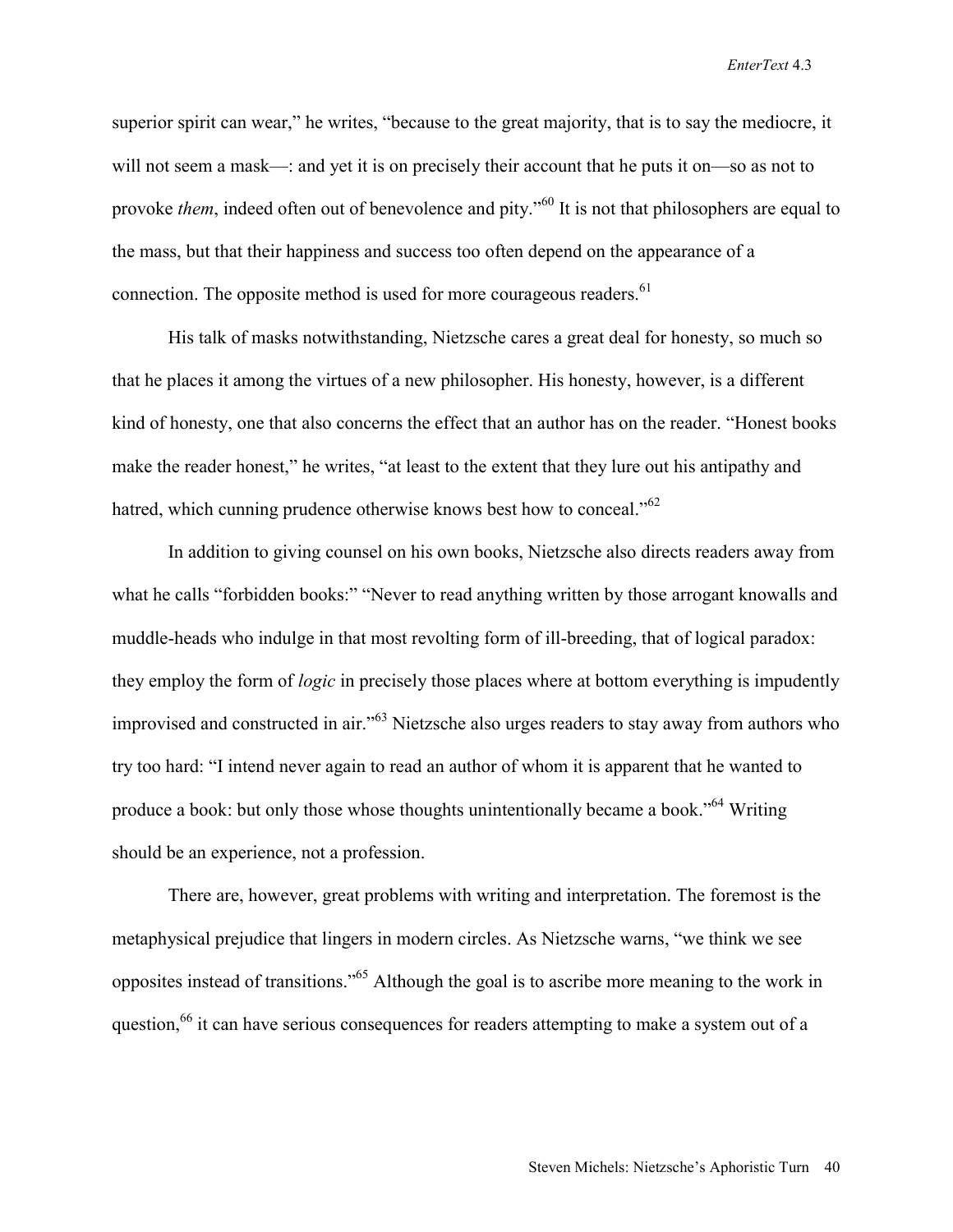philosophy that resists such simplistic categorisation. If truth is no longer the standard, then inconsistency is no objection to a philosophy.

Although Heidegger and Lampert insist that Nietzsche demands interpretation—and to a certain extent, they are correct—Nietzsche places limits on this interpretation. "He who explains a passage in an author 'more deeply' than the passage was meant has not explained the author but *obscured* him," Nietzsche warns. "This is how our metaphysicians stand in regard to the text of nature; indeed, they stand much worse. For in order to apply their deep explanations they frequently first adjust the text in a way that will facilitate it: in other words, they *spoil* it."<sup>67</sup> Elsewhere, Nietzsche instructs that modern readers need to realise that "The so-called paradoxes of an author to which a reader takes exception very often stand not at all in the author's book but in the reader's head."68 To avoid the paradoxes, readers often take a part of the philosophy. "The worst readers are those who behave like plundering troops: they take away a few things they can use, dirty and confound the remainder, and revile the whole.<sup>569</sup> In this sense, the author is primary, and Nietzsche's primary goal is to improve his readers' ability to interpret the original intent of an author. His attention to audience notwithstanding, he is not content with letting his philosophy suffer in the process. Nietzsche's is an untimely philosophy, and he knows the virtue of waiting.

He also understands that his philosophy might not be widely received: "Stylistic caution.—I write in such a way that neither the mob, nor the *populi*, nor the parties of any kind want to read me. Consequently these opinions of mine will never become public."<sup>70</sup> Honest books come from honest writers. "If the author denies his talent merely so as to place himself on a level with his reader, he commits the only mortal sin the latter will never forgive him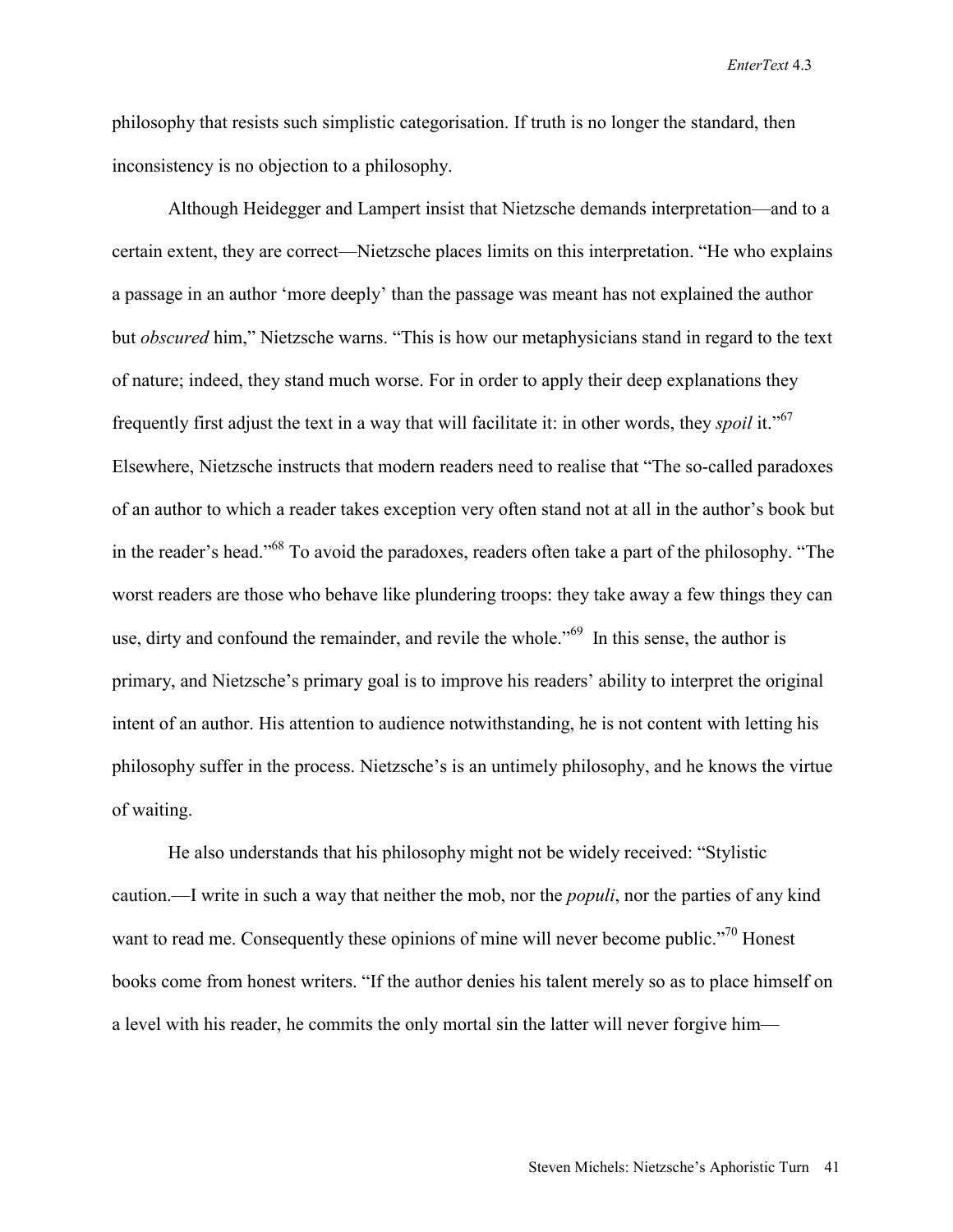supposing, that is, he notices it."<sup>71</sup> But if Nietzsche's audience is limited, it is not limited by style; it is limited by the nature of his philosophy.

Although Nietzsche attends to the question of his audience, his true focus is on the experience of writing. "Writing ought always to advertise a victory—an overcoming of *oneself* which has to be communicated for the benefit of others.<sup> $272$ </sup> At its worst, writing is an attempt at mastery over the reader, rather than oneself:

Nevertheless, even artists who are able to gain long-term appeal are severely lacking. We all think that a work of art, an artist, is proved to be of high quality if it seizes hold on us and profoundly moves us. But for this to be so our *own high quality* in judgment and sensibility would first have to have been proved: which is not the case…. Such a predomination over entire centuries proves nothing in regard to the quality or lasting validity of a style; that is why one should never be too firm in one's faith in any artist…. The blessings and raptures conferred by a philosophy or a religion likewise prove nothing in regard to their truth.<sup>73</sup>

Books may be a means to immortality, but immortality by itself proves nothing of the book's truth or the value of its author.

## **Conclusion: The Prejudice of Style**

Although not all of Nietzsche's books are entirely aphoristic, they are often interpreted in an aphoristic way. Nietzsche's language of the aphorism has influenced interpretation, so much so that it has become a prejudice of sorts.

Certainly illness played a role in Nietzsche's brief bouts of creativity. But his aphorisms started much earlier than his chronic illnesses; many of his later books are less aphoristic, and his literary masterpiece, *Thus Spoke Zarathustra*, is anything but aphoristic. Nietzsche's philosophising had more to do with the change in his philosophy than physiology. His aphoristic turn marked a turn in his intellectual development, to be sure, but it also allowed for a great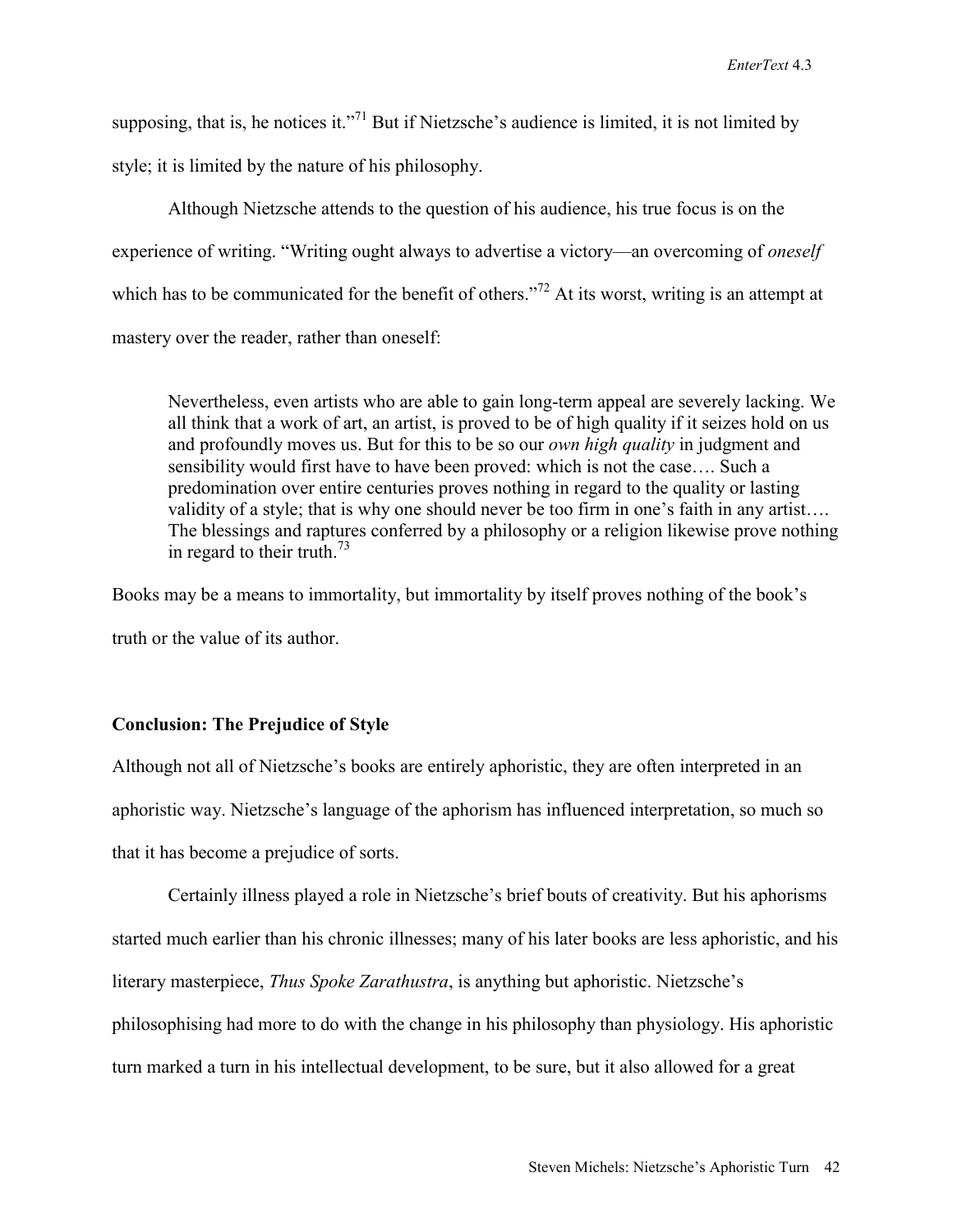advance in his philosophy, in presentation if not in development. His philosophy was limited by conventional forms, such as the treatise and the essay, and the aphorism allowed him to break from that. Although it was initially involuntary or subconscious, Nietzsche soon understood what this change of style allowed him to do philosophically, and he embraced it.

 Moreover, it is not that the aphorism requires the greatest minds ("philosophers of the future") to be understood; the aphorism *requires* the least from its readers. Even mediocre minds can latch on to a particular phrase, without having to embrace, much less understand, the context of the aphorism or the radicalism of Nietzsche's philosophy. If Nietzsche's writings are "fishhooks," as he claims in *Ecce Homo*, then the aphorism is the perfect fishhook, for it catches the most fish. Although Nietzsche is hardly a democrat, the aphorism is the most democratic of philosophic modes, for it leaves a great deal of interpretation to the individual.

Nevertheless, with *Zarathustra* Nietzsche was well aware of the limitations of the aphoristic method: aphorisms are brilliant destructive forces and they do quite nicely when it comes to hooking unsuspecting readers. They are not, however, a sufficient means of presenting a positive philosophical teaching. For that, Nietzsche required another method and even another voice.

#### **Notes**

 $\overline{a}$ 

<sup>&</sup>lt;sup>1</sup> Jacques Derrida, Spurs: Nietzsche's Style (Chicago, IL: University of Chicago Press, 1981), 123. <sup>1</sup> Jacques Derrida, *Spurs: Nietzsche's Style* (Chicago, IL: University of Chicago Press, 1981), 123.<br><sup>2</sup> Alexander Nebernes, Nietzsche: Life as Literature (Combridge, MA: Herverd University Press, 19

<sup>&</sup>lt;sup>2</sup> Alexander Nehemas, *Nietzsche: Life as Literature* (Cambridge, MA: Harvard University Press, 1985), 34. <sup>3</sup> Leurence Lampert, "Nietzsche, the University and Ecoterisien" in Dapiel Convey ed. Nietzs

Laurence Lampert, "Nietzsche, the History of Philosophy, and Esotericism," in Daniel Conway, ed., *Nietzsche:* 

*Critical Assessments*, 147. Originally published in *Journal of Nietzsche Studies* 9/10 (1995): 36-49. 4

Sarah Kofman, *Nietzsche et la métaphore* (Paris: Payot, 1972), 163-64. 5

<sup>&</sup>lt;sup>5</sup> Nietzsche, *Human, All Too Human*, trans. R. J. Hollingdale (New York, Cambridge, 1997), §1, 12.

 $6$  Ibid., 82, 13.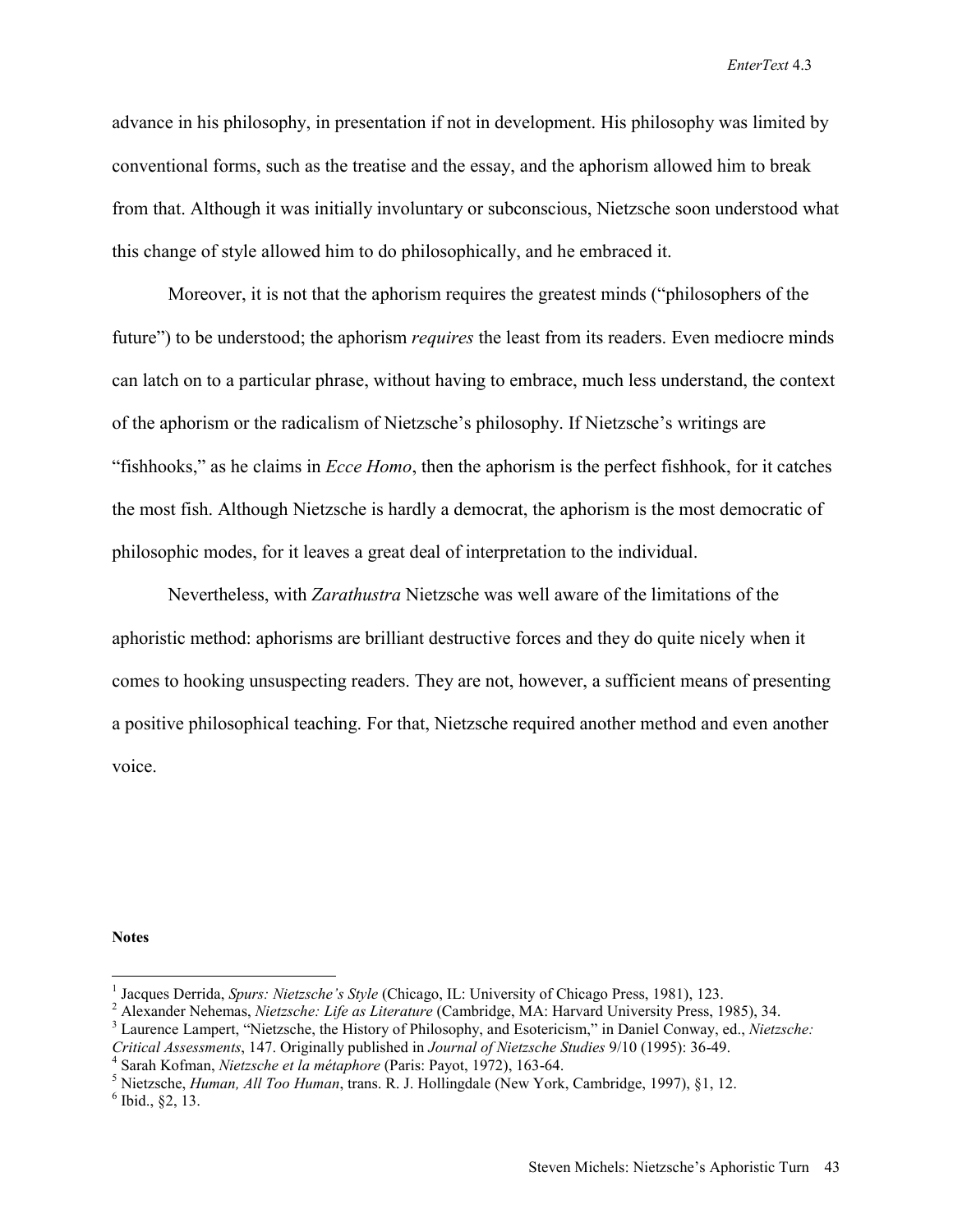-<br>7  $<sup>7</sup>$  Ibid., §3, 13.</sup>  $8$  Ibid.,  $89, 15$ .  $9$  Ibid.,  $\S9$ , 15-16.  $10$  Ibid., §638, 203. <sup>11</sup> Ibid.,  $\frac{8}{9}$ 11, 16 and §19, 22.  $12$  Ibid.,  $\frac{8}{3}$ 17, 20.  $13$  Ibid.,  $\frac{8}{3}$ 17, 21.  $14$  Ibid., §18, 21-22.  $15$  Ibid.,  $822, 22$ .  $16$  Ibid.,  $824$ , 24-25.  $17$  Ibid.,  $\frac{8630}{199}$ , 199-200. 18 Ibid., §618, 195. 19 Ibid., §27, 26.  $20$  Ibid., §28, 27.  $21$  Ibid.,  $\S 107, 58$ .  $22$  Ibid.,  $\frac{8110}{62}$ ; emphasis removed. 23 Ibid., §111, 63.  $^{24}$  Ibid., §114, 66.  $^{25}$  Ibid., §119, 67.  $26$  Ibid., §141, 77.  $27$  Ibid.,  $829, 27$ .  $28$  Ibid.,  $\S 225$ , 108. <sup>29</sup> Nietzsche, "The Wanderer and His Shadow"  $\S$ 249, 371.<br><sup>30</sup> Nietzsche, *Human*,  $\S$ 580, 188. 30 Nietzsche, *Human,* §580, 188. 31 Nietzsche, *Ecce Homo*, "*Human, All Too Human*," trans. Walter Kaufmann (New York: Vintage, 1989), §1, 283. <sup>32</sup> Nietzsche, *Human* §145, 80.<br><sup>33</sup> Ibid., §260, 122.  $\frac{33}{34}$  Ibid., §260, 122.<br> $\frac{34}{34}$  Ibid., §191, 93.  $35$  Nietzsche, "Assorted Opinions and Maxims" §201, 261. 36 Nietzsche, Ibid., §353, 292.  $37$  Nietzsche, "Schopenhauer as Educator" §3, 141. <sup>38</sup> Nietzsche, *Human* §163, 87.<br><sup>39</sup> Nietzsche, Ibid., §188, 93. 40 Nietzsche, "The Wanderer and His Shadow" §131, 342. 41 Nietzsche, *Human* §148, 81. 42 Nietzsche, Ibid., §234, 111-112. 43 Nietzsche, Ibid., §235, 112. 44 Nietzsche, Ibid., §472, 172-73. <sup>45</sup> Nietzsche, "The Wanderer and His Shadow" §87, 332. 46 Nietzsche, *Human* §150, 81-82. 47 Nietzsche, Ibid., §146, 80. 48 Nietzsche, Ibid., §200, 95. 49 Nietzsche, Ibid., §211, 97-98. 50 Nietzsche, Ibid., §223, 105. 51 Nietzsche, Ibid., §253, 120. 52 Nietzsche, Ibid., Preface §5, 9. 53 Nietzsche, *Ecce Homo*, "Clever" §2, 242. 54 Nietzsche, *Human* §178, 92; cf. *Human* §199, 95. 55 Nietzsche, Ibid., §168, 89. 56 Nietzsche, Ibid., §202, 95. <sup>57</sup> Nietzsche, "Assorted Opinions and Maxims" §138, 245.<br><sup>58</sup> Nietzsche, *Human* §177, 91-92. <sup>59</sup> Nietzsche, Ibid., §208, 96-97.